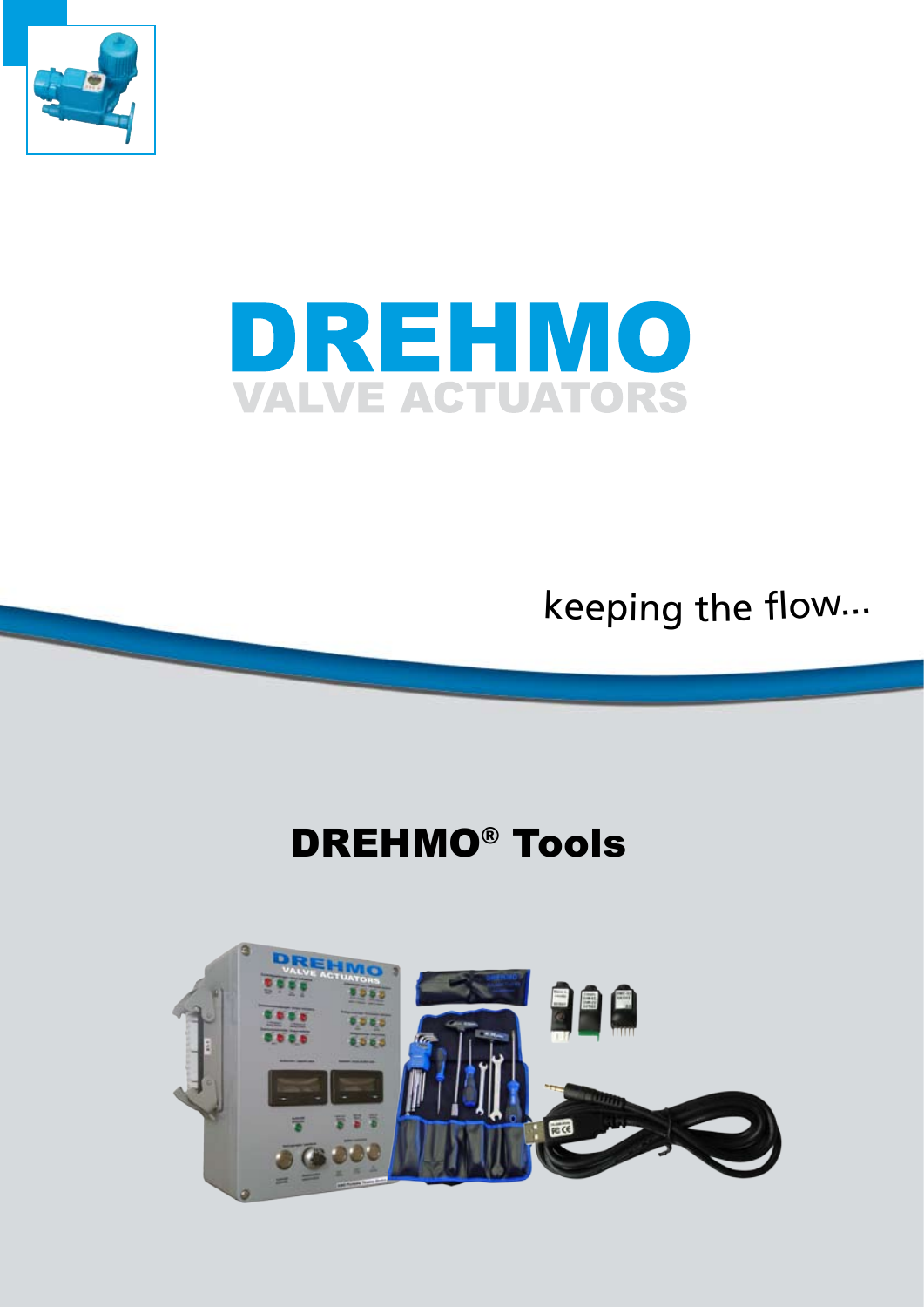## DREHMO® Tools

| <b>Adapter / Hardware</b> |          |                                                                                                                                                                                                                       |
|---------------------------|----------|-----------------------------------------------------------------------------------------------------------------------------------------------------------------------------------------------------------------------|
|                           | Part No. | <b>Name / Description</b>                                                                                                                                                                                             |
|                           | 188603   | <b>Irll Adapter</b><br>USB/Irll Adapter to communicate with i-matic actua-<br>tors, which are equipped with an Irll interface;<br>including PC software i-matic Explorer on CD-ROM                                    |
|                           | 235494   | <b>Bluetooth Dongle</b><br>USB/Bluetooth Adapter to communicate with i-matic<br>actuators, which are equipped with a Bluetooth inter-<br>face;<br>including PC software i-matic Explorer on CD-ROM                    |
|                           | 188599   | <b>DREHMO Programming Adapter Kit</b><br>The adapter kit consists of a USB cable with a DREHMO<br>specific programmed USB serial converter and three                                                                  |
|                           |          | different adapter boards SER01, SER02, SER03. (SER04                                                                                                                                                                  |
|                           |          | is available separately and no part of the basic adapter<br>kits)                                                                                                                                                     |
|                           | 280995   | <b>Magnetic Pen</b><br>Magnetic pen to operate the local controls on i-matic<br>devices with appropriate equipment                                                                                                    |
|                           | 188870   | <b>Profibus Test Device</b><br>Easy integration into existing Profibus systems<br>For testing the Profibus communication without or<br>parallel to the control system<br><b>Connection via USB interface</b>          |
|                           | 281812   | <b>Profibus Terminator</b><br>This unit provides two independent active Profibus<br>terminator protected in IP68.<br>Supply via 24 V DC or optional integrated wide range<br>power supply 90-264 V AC / 120-370 V DC. |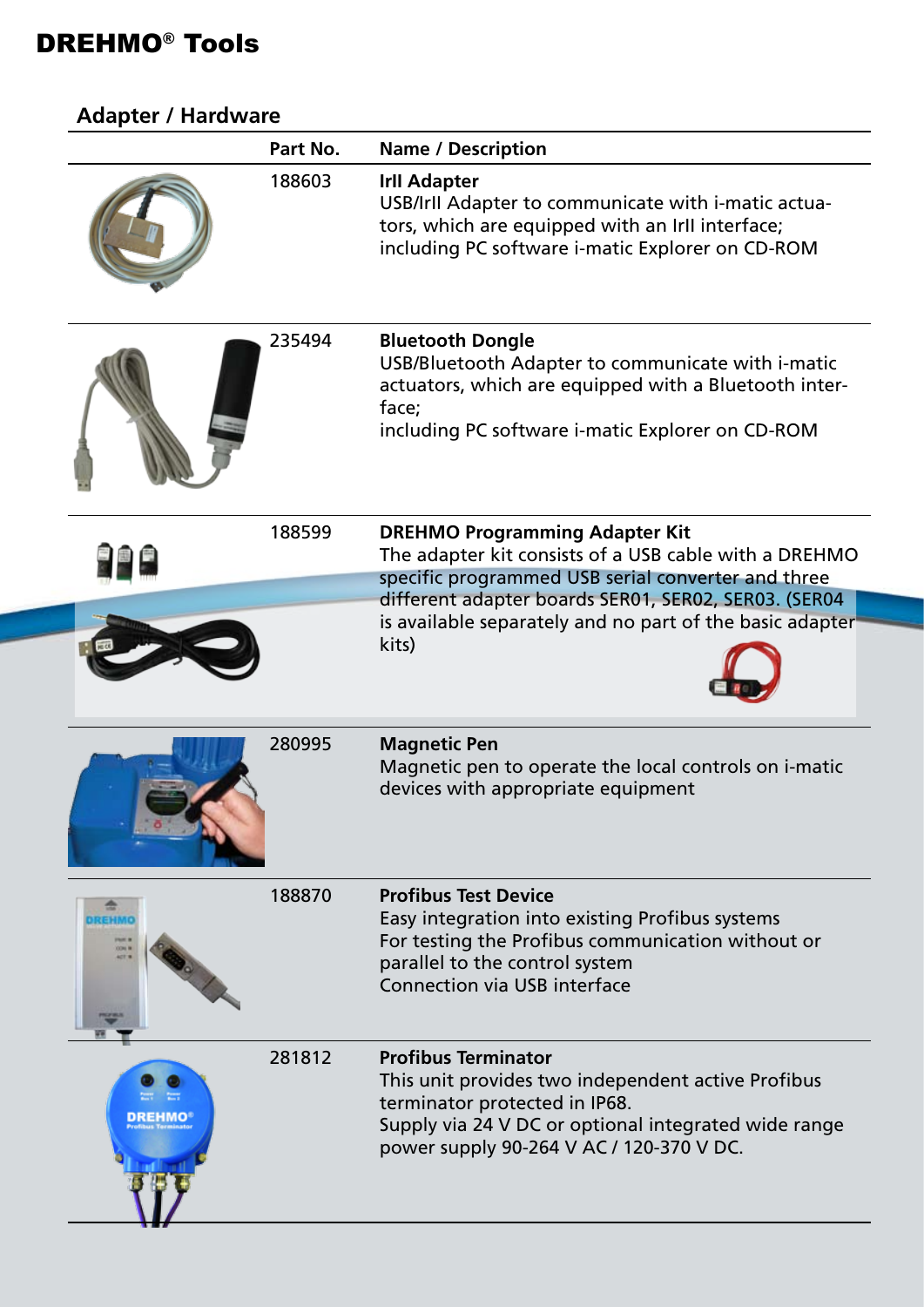| <b>Name</b>                            | <b>Description</b>                                                                                                                                                                                                                                                                                                          |  |
|----------------------------------------|-----------------------------------------------------------------------------------------------------------------------------------------------------------------------------------------------------------------------------------------------------------------------------------------------------------------------------|--|
| <b>Matic C Operator</b>                | Software for commissioning, parameterization and diagnosis of<br><b>Matic-C</b> actuators                                                                                                                                                                                                                                   |  |
| <i>i-matic Explorer</i>                | Software for commissioning, parameterization and diagnosis of<br><i>i-matic actuators</i>                                                                                                                                                                                                                                   |  |
| i-matic Explorer PDA<br><b>Version</b> | Special version of <i>i</i> -matic Explorer to use on PDA's.<br>(compatibel with Windows Mobile 5.0 and 6.0)                                                                                                                                                                                                                |  |
| <b>Fieldbus Testmaster</b>             | Universal test and diagnostic tool for the commissioning of<br>fieldbus devices. It is tailored specifically to the commissioning<br>of DREHMO actuators with Profibus DP or Modbus interface.<br>Through its great flexibility it also offers the ability to communi-<br>cate with field devices from other manufacturers. |  |

### **Software / Freeware to download from www.drehmo.com**



| <b>DREHMO DTM</b><br><b>Collection</b> | Devices DTM for the integration into an FDT Container.                                                                                                                          |  |
|----------------------------------------|---------------------------------------------------------------------------------------------------------------------------------------------------------------------------------|--|
| <b>EDD for i-matic</b>                 | Device Description for use within the Simatic PDM's for acyclic<br>parameterization and diagnosis of i-matic actuators, which are<br>equipped with a Profibus DPV1 interface.   |  |
| <b>EDD for Matic C</b>                 | Device Description for use within the Simatic PDM's for parame-<br>terization and diagnosis of acyclic Matic-C actuators, which are<br>equipped with a Profibus DPV1 interface. |  |
| <b>OPC Server for i-matic</b>          | OPC server to provide the actuator's parameter, which can be<br>read out by adapter solutions, to an OPC client.                                                                |  |